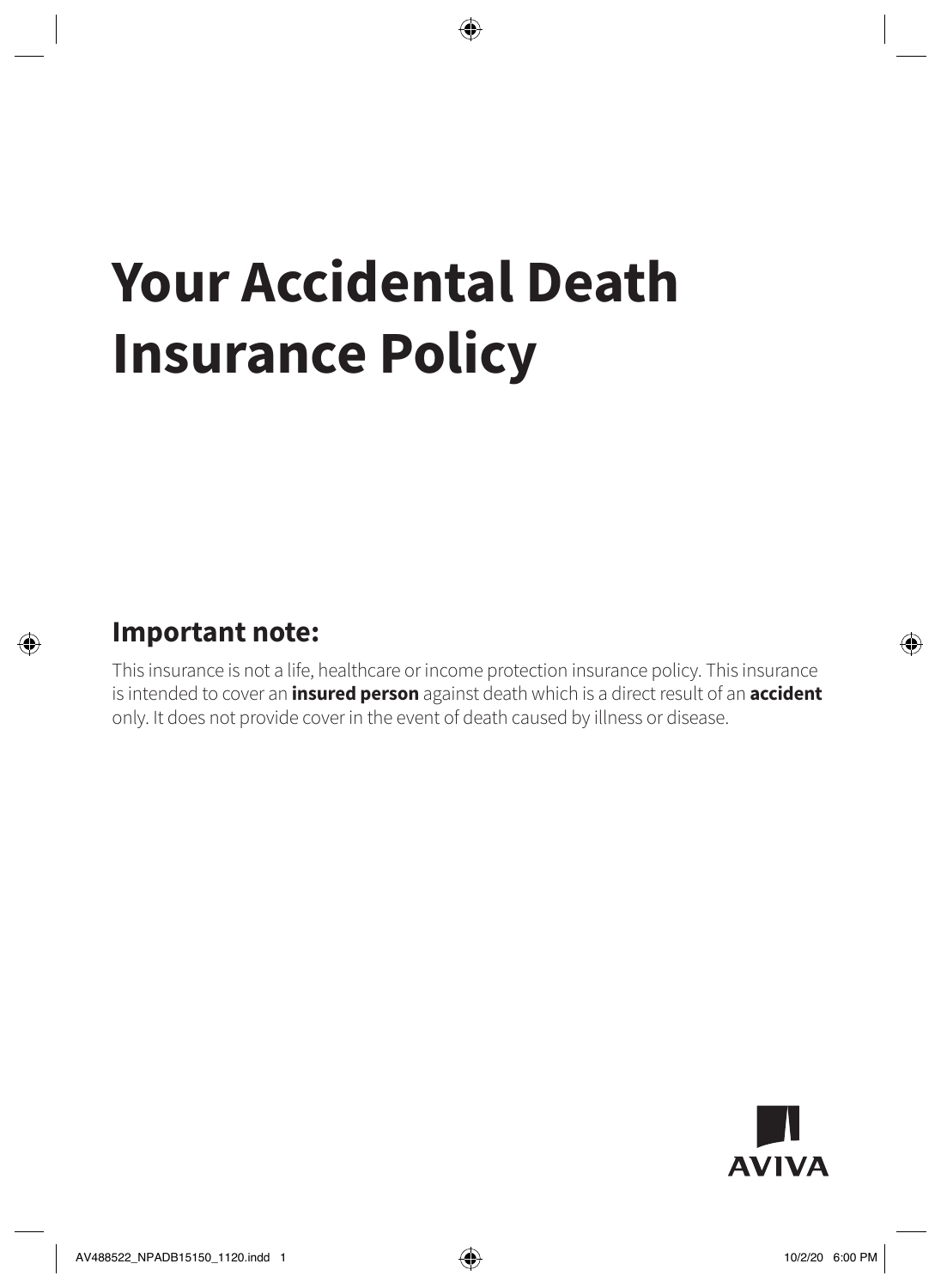# **How to get in touch**

**You** can write to **us** at:

Aviva PO Box 3553 Norwich NR1 3DA

#### **To make a claim or check progress on a claim call us on 0800 051 5175**

Call **us** as soon as possible between 9am and 5pm Monday to Friday (excluding public and bank holidays).

A claims adviser will register the claim and provide guidance and support. The 'How to make a claim?' section explains everything you or the executor(s)/administrator(s) of **your** estate will need to know.

Alternatively, please email **us** at: hcpamoa@aviva.com

#### **For anything else call us on 0800 158 3993**

If **you** have any questions or want to make any changes to **your** insurance call **us** between 9am and 5pm Monday to Friday (excluding public and bank holidays).

Alternatively, **you** can email **us** at: paadmin@aviva.com

#### **Please note:**

- When writing or sending an email, please help **us** by quoting **your** policy number. **You** can find this on **your** policy schedule.
- For email correspondence any details **you** submit will not be secure whilst being submitted.
- Calls to 0800 numbers from UK landlines and mobiles are free.
- For **our** joint protection telephone calls may be recorded and/or monitored.

### **Your cancellation rights**

**You** have the statutory right to cancel **your** insurance within 14 days from the day of purchase or the day on which **you** receive **your** policy documentation, whichever is the later.

If **you** cancel during this period, **you** are entitled to a full refund of the premium paid. If **you** have made a claim and then cancel within this period, **you** will receive a refund for the premium paid less a proportionate deduction for the time **we** have provided cover. If any premium is due up to the date of cancellation, **we** will collect this on the date outlined in **your** cancellation letter.

To cancel, please call 0800 158 3993 or write to Aviva, PO Box 3553, Norwich, NR1 3DA.

If **you** don't cancel in this period, **your** insurance will continue in force and **you** must pay the premium.

For **your** cancellation rights outside the statutory cooling-off period, please see the 'When this insurance will end' section.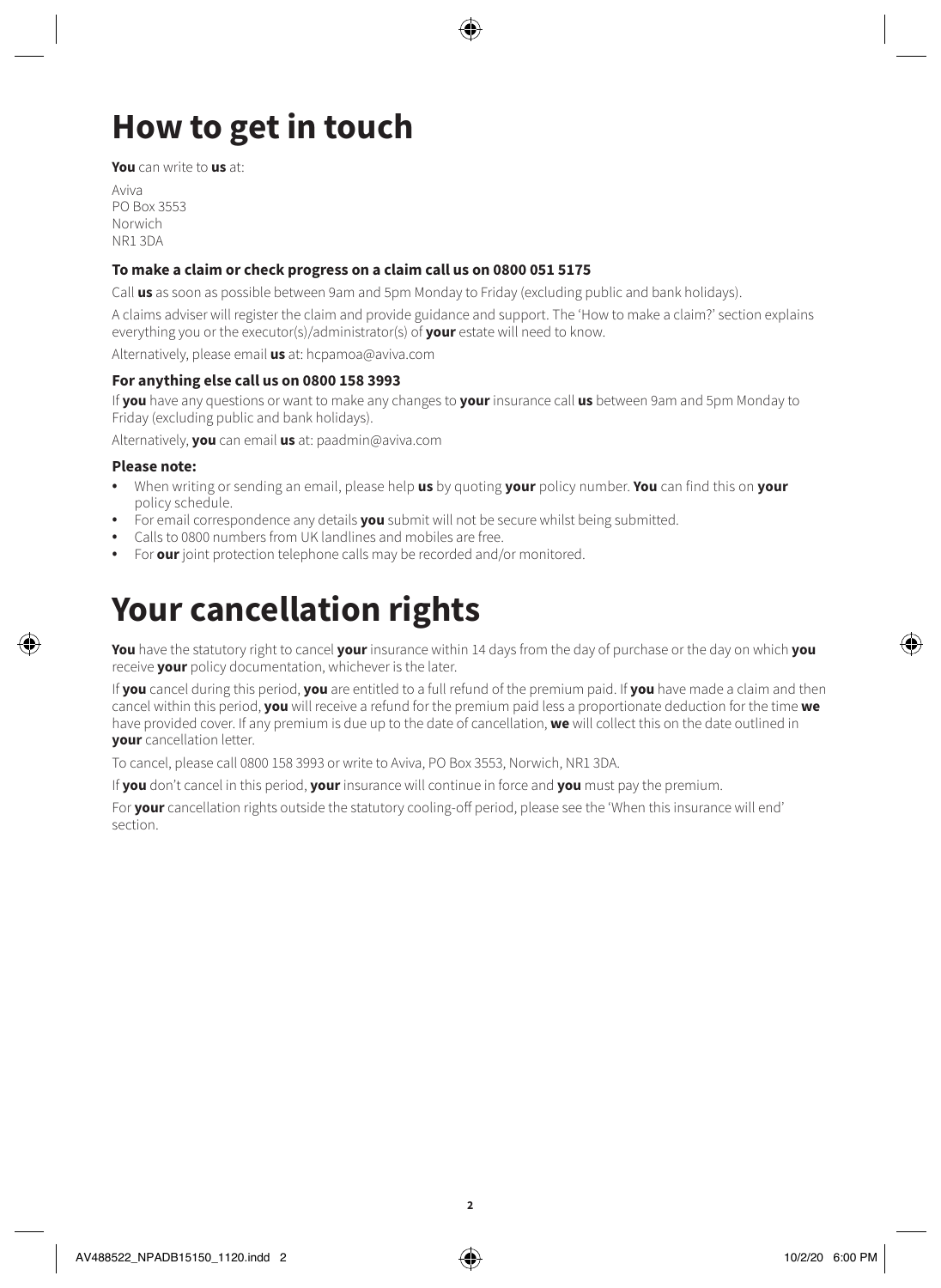## **Contents**

| How to get in touch                                               | $\mathbf{2}$ |
|-------------------------------------------------------------------|--------------|
| <b>Your cancellation rights</b>                                   | $\mathbf{2}$ |
| Your Accidental Death Insurance policy                            |              |
| The contract of insurance<br>$\bullet$                            |              |
| • What this insurance does and does not do                        |              |
| What we mean by certain words                                     | 5            |
| What are you covered for?                                         | 5            |
| Am I eligible for this insurance?                                 | 6            |
| • Who can I cover on my insurance?                                |              |
| Important Notice - Information and changes we need to know about  | 6            |
| <b>Your cover</b>                                                 | 7            |
| How to make a claim                                               | 8            |
| Supporting information we may request<br>٠                        |              |
| • How the claim is paid                                           |              |
| <b>Payment of premium</b>                                         | 8            |
| Changes we can make to premium, cover and/or terms and conditions | 9            |
| When this insurance will end                                      | 9            |
| <b>Complaints procedure</b>                                       |              |
| <b>General information</b>                                        |              |
| <b>Data Protection - Privacy Notice</b>                           |              |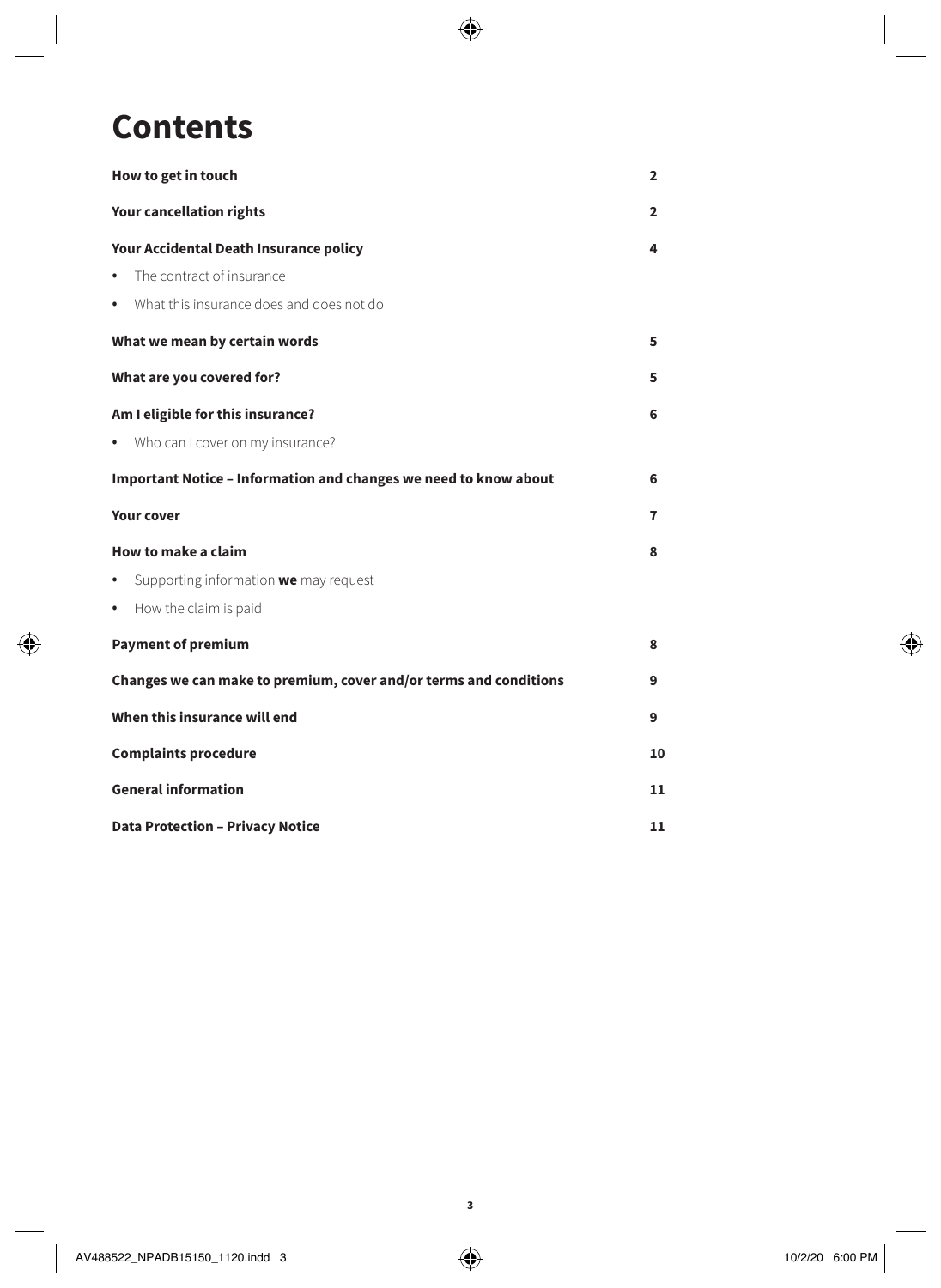# **Your Accidental Death Insurance policy**

Thank **you** for choosing this insurance.

This is **your** policy booklet which sets out the terms of this insurance cover. It tells **you** all **you** need to know about **your** Accidental Death Insurance. Details of the cover **you** have chosen are shown in **your** current policy schedule.

Please read this policy booklet and **your** policy schedule and familiarise yourself with the cover provided by this insurance and all the terms, conditions and exclusions that apply.

Please keep them in a safe place and make sure a relative or close friend knows where to find them.

If any of the details on **your** current policy schedule are incorrect or **you** need to advise **us** of any of the changes listed in the 'Changes we need to know about' section, please contact **us** straightaway and **we** will send **you** new policy documents with the correct details.

### **The contract of insurance**

This policy booklet and **your** policy schedule form the contract of insurance between **you** and **us**. Please read them and keep them safe.

In return for payment of **your** premium and subject to the terms, limitations and exclusions of this contract **we** will pay the benefit shown on **your** current policy schedule that apply at the time of the **insured person's accident**.

If any **insured persons** do not comply with the terms and conditions of the contract of insurance **you** may not be entitled to make a claim in respect of them.

### **What this insurance does**

If an **insured person** suffers an **accident** that directly results in their death this insurance will pay a lump sum benefit to their estate.

**We** explain what **we** mean by '**accident**' in the 'What **we** mean by certain words' section of this policy booklet. The details of the cover, terms and conditions and exclusions can be found in the 'Your cover' section.

**We** will pay any benefit due regardless of whether the **insured person** is covered by any other personal accident insurance.

### **What this insurance does not do**

This insurance is not a life, healthcare or income protection insurance policy. It does not provide cover in the event of death caused by illness or disease.

Full details of the cover, terms and conditions and exclusions can be found in the 'Your cover' section.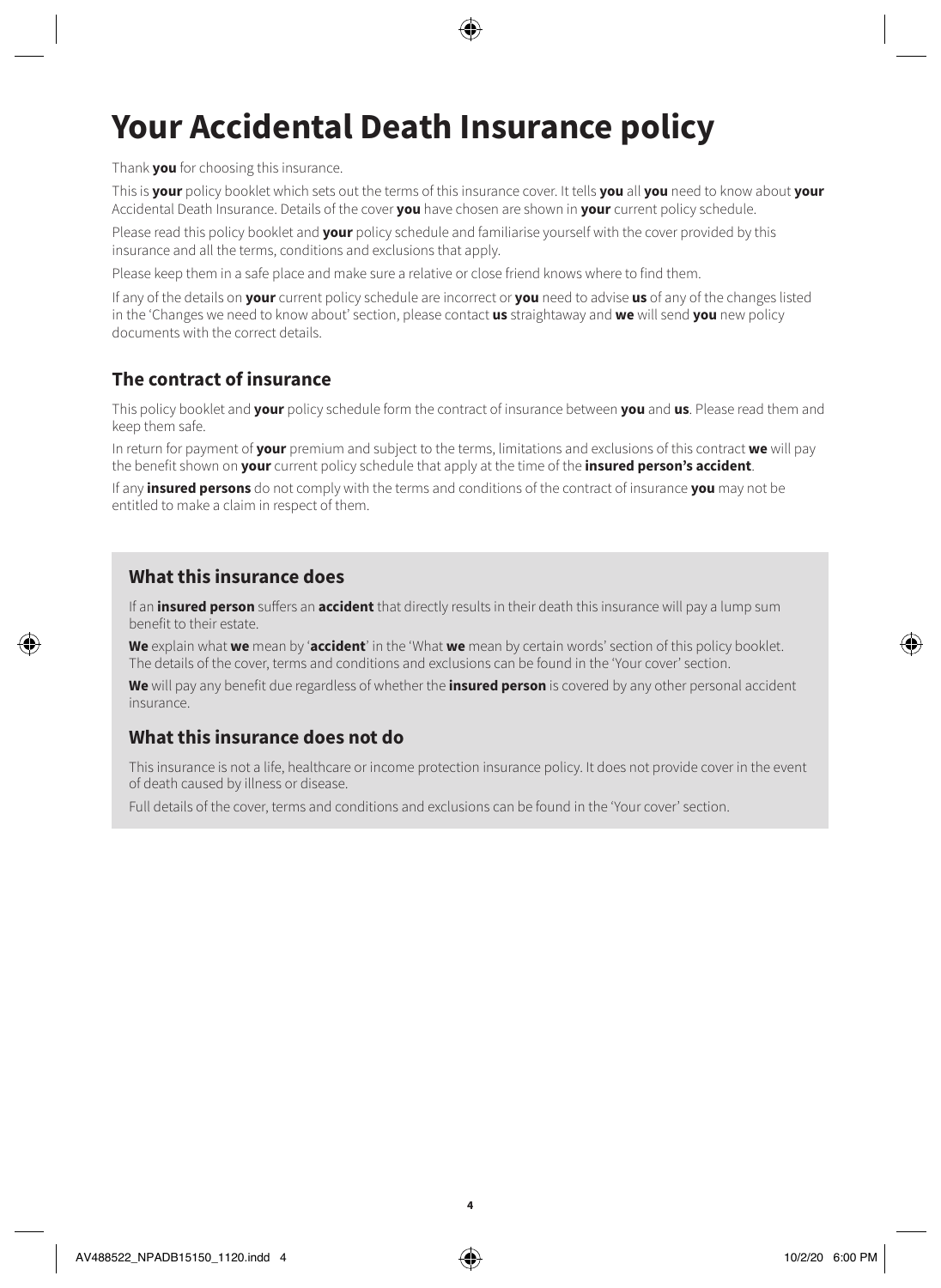## **What we mean by certain words**

Where **you** see the following words written in **bold** they have the following specific meanings

| 'Accident'           | means a single, unexpected, unforeseen and unintentional incident which is not a symptom of<br>disease or illness.                                                 |
|----------------------|--------------------------------------------------------------------------------------------------------------------------------------------------------------------|
| 'Doctor'             | means a qualified medical practitioner or specialist (other than an <b>insured person</b> or a<br>member of their family).                                         |
| 'Insured person'     | means you, and your partner if cover for partner is shown on your current policy schedule.                                                                         |
| 'Partner'            | means your husband or wife, domestic or civil partner who lives with you at the same address.<br>This does not include any business partners or associates.        |
| 'UK'                 | means England, Scotland, Wales, Northern Ireland, the Channel Islands and the Isle of Man.                                                                         |
| 'We', 'us' and 'our' | means Aviva Insurance Limited.                                                                                                                                     |
| 'You' and 'your'     | means the person who has been accepted by us for insurance, has paid or agreed to pay the<br>premiums and is named on the current policy schedule as Policyholder. |

### **What are you covered for?**

If an **insured person** suffers an **accident** which directly results in their death, **we** will pay the benefit shown on your current policy schedule. **We** will only pay a claim for an **accident** that happens after the start of the **insured person**'s cover. Please read the following examples to help you understand the cover this Accidental Death insurance policy provides. **We** tell **you** whether a claim would be successful or not and explain how and why **we** reached this decision.

#### **Example 1 – Accident causing death – Claim would be paid**

Whilst driving, Mr Matthews skids on ice and crashes his car. Unfortunately, Mr Matthews later dies due to his injuries caused by the car crash.

After confirming that death was a direct result of an **accident** and none of the cover exclusions apply the claim would be paid.

#### **Example 2 – Death due to an illness – Claim would not be paid**

Whilst driving, Mrs Brown suffers a stroke and crashes her car. She is not seriously injured in the **accident** but unfortunately she does not recover from the stroke and dies.

This claim would not be paid because Mrs Brown's death is a direct result of the stroke not the injuries from the car crash.

#### **Example 3 – Illness causing an accident – Claim would be paid**

Whilst driving, Mr Patel suffers a stroke and crashes his car resulting in serious injuries. A medical professional confirms the stroke was quite mild and he could make a full recovery, however, unfortunately, Mr Patel later dies from his injuries caused by the car crash.

After confirming that death was a direct result of an **accident** and none of the cover exclusions apply the claim would be paid.

If **you** have any questions about any of the information in this section please call **our** customer helpline on 0800 158 3993.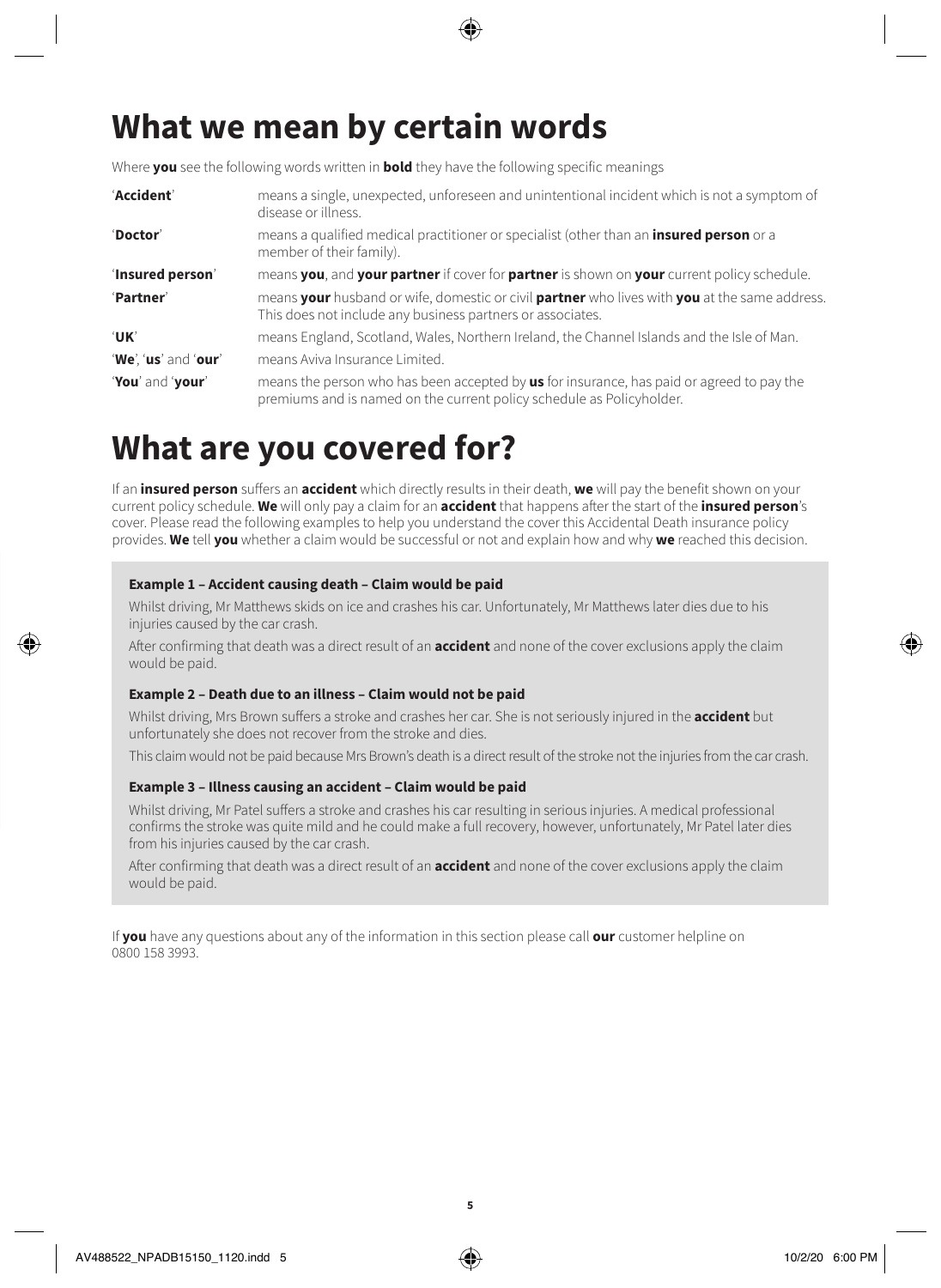# **Am I eligible for this insurance?**

**You** must make sure **you** can answer 'yes' to all of the following statements at the start of and throughout the period of **your** insurance.

If **you** answer 'no' to any of the following statements **you** must contact **us** straightaway as **you** are not eligible for this insurance and this may affect entitlement to claim.

- I am aged 18 years or over and under 85 years old
- My main private residence is in the **UK**

### **Who can I cover on my insurance?**

**You** can choose to add **your partner** to **your** insurance so they can also receive cover (as long as they are eligible and **you** pay the extra premium). This insurance does not provide cover for children.

For **your partner** to be eligible for this insurance, entitling **you** to make a claim in respect of them, **you** must make sure **you** can answer 'yes' to the following statements at the time they are added to **your** insurance and throughout the period of **your** insurance.

If **you** answer 'no' to any of the following statements **you** must contact **us** straightaway as they are not eligible for this insurance and **you** will not be entitled to make a claim.

- **Your partner** is aged 18 years or over and under 85 years old
- **Your partner** lives with **you**

### **Important Notice – Information and changes we need to know about**

**You** must take reasonable care to provide complete and accurate answers to the questions **we** ask when **you** take out and make changes to **your** policy. Please read any assumptions carefully and confirm if they apply to **your** circumstances. Keeping **your** details up to date is really important. **We** need to be told whenever any of the following occur:

- Any information on **your** current policy schedule changes.
- **You** want to add or remove a **partner** from **your** insurance.
- **Your** main private residence is no longer in the **UK**.
- **Your partner** no longer lives with **you**.
- **You** or **your partner** reaches age 85.
- An **insured person** dies.

When **you** inform **us** of a change, **we** will tell **you** if this affects **your** policy, for example whether the change will result in revised terms and/or premium being applied to **your** policy.

If **you** fail to provide complete and accurate information **we** may:

- cancel **your** insurance (please see the 'When this insurance will end' section for more information);
- refuse to pay any claim; or
- not pay any claim in full or the extent of the cover may be affected.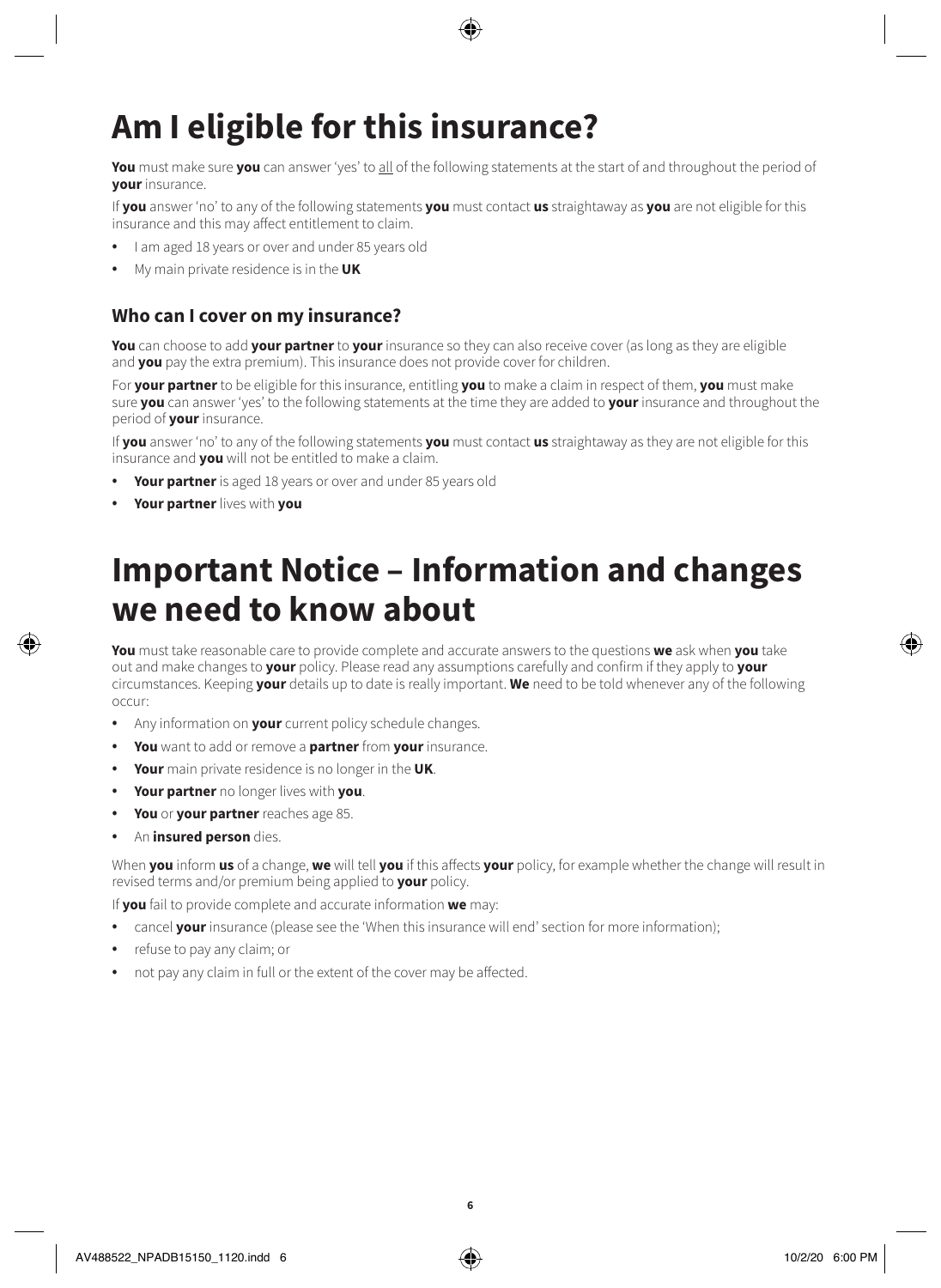### **Your cover**

#### **What is covered**

**We** will pay the benefit shown on **your** current policy schedule if, as a direct result of an **accident** and independently of any other cause, an **insured person** dies within 24 months of the **accident** as a direct result of the injuries sustained.

To help **you** understand what **we** mean by an '**accident**' please refer to the 'What we mean by certain words' section earlier in this policy booklet.

#### **Disappearance**

If an **insured person** disappears and, after looking at all available evidence in respect of their disappearance, **we** are satisfied that their disappearance can be presumed to be due to their death as the direct result of an **accident**, **we** will pay the benefit as shown on **your** current policy schedule.

#### **What is not covered**

- 1. **We** will not pay any claim caused by:
	- illness or disease unless this is a direct result of the **accident**;
	- known side effects where medicines are taken correctly under medical supervision or guidance;
	- medicines taken incorrectly;
	- medicines for treating drug addiction;
	- known risks associated with a medical or surgical procedure.
- 2. **We** will not pay any claim resulting from an **insured person's**:
	- suicide, attempted suicide or deliberate self-inflicted injury;
	- reckless and deliberate exposure to known danger (except in an attempt to save human life);
	- use of drugs
	- consumption of alcohol to an extent that they suffer mental or physical impairment, which is the principle cause of the **accident**, or results in them doing something uncharacteristically reckless or dangerous;
	- participation in or acting as an accessory to any crime or attempted crime.
- 3. **We** will not pay any claim resulting from the **insured person** being in control of a motor vehicle and:
	- acting in a dangerous or reckless manner; or
	- drink or drug driving.
- 4. If **your** claim is in any way dishonest or exaggerated, **we** will not pay any benefit under this insurance or return any premium to **you** and **we** may cancel the insurance immediately and backdate the cancellation to the date of the fraudulent claim. **You** will have to return any benefits already paid in relation to the claim. **We** may also take legal action against **you**.
- 5. **We** will not pay for any consequence whatsoever which is the direct or indirect result of any of the following, or anything connected with any of the following, whether or not such consequence has been contributed to by any other cause or event:
	- (a) war, invasion, act of foreign enemy, hostilities or a warlike operation or operations (whether war be declared or not), civil war, rebellion, revolution, insurrection, civil commotion assuming the proportions of or amounting to an uprising, military or usurped power.
	- (b) any action taken in controlling, preventing, suppressing, or in any way relating to, (a) above.
- 6. **We** will not pay for any claim directly or indirectly caused by ionising radiation or radioactive contamination from nuclear waste or the radioactive, toxic, explosive or other dangerous properties of explosive nuclear equipment.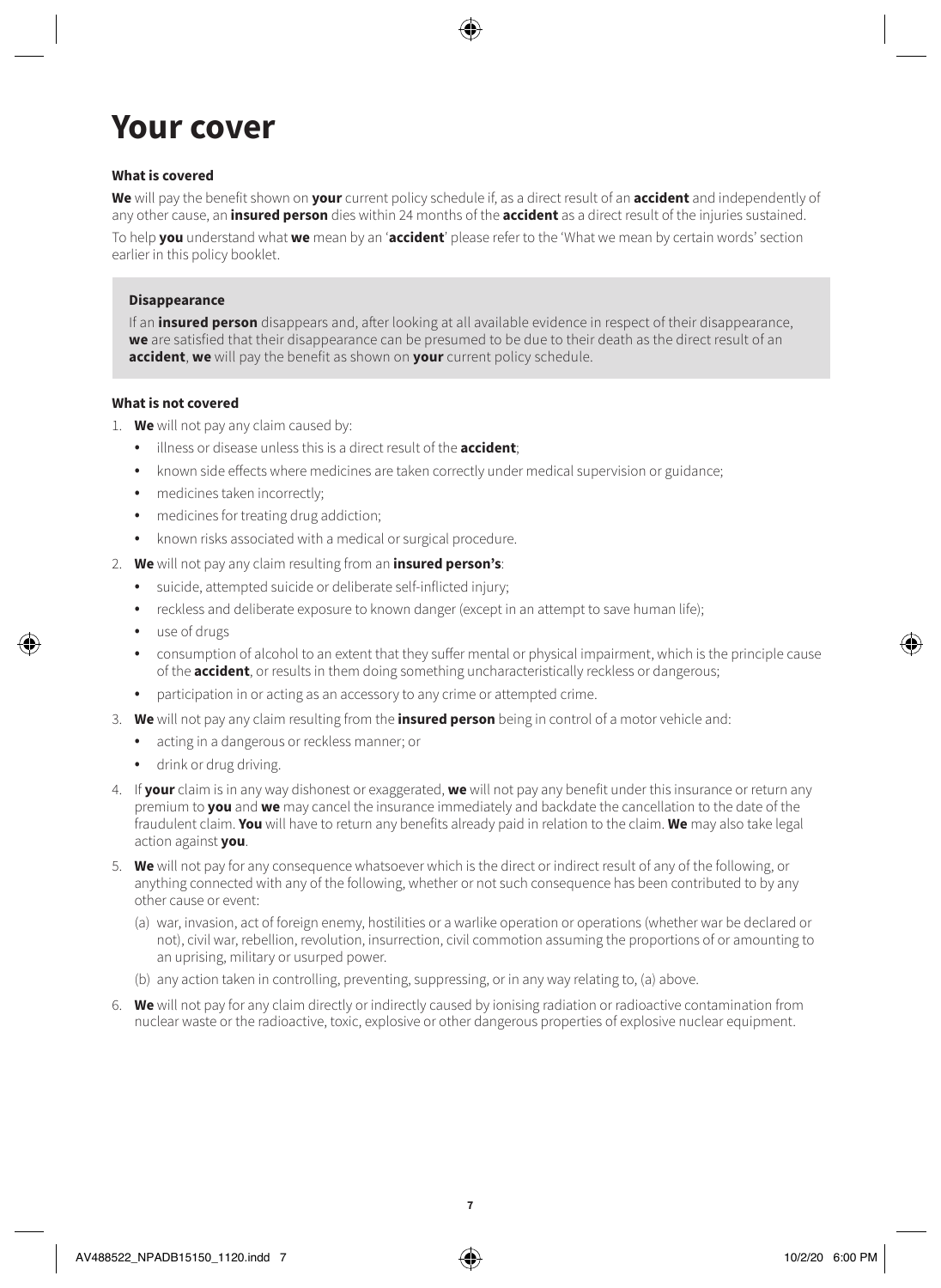# **How to make a claim**

It is important to register the claim as soon as possible by calling 0800 051 5175 between 9am and 5pm Monday to Friday (excluding public and bank holidays). Please quote the policy number.

- **We** may send out a claim form which needs to be completed and returned to **us**.
- **We** may also ask for a signed Form of Consent to enable **us**, where applicable, to contact the **insured person's doctor** and any hospital which may have treated them.
- Depending on the circumstances of the **accident we** may also ask for additional contact information, for example if the injury occurred at work **we** will ask for the **insured person's** employment details (name and address and payroll number), or if the injury was sustained as a direct result of a crime **we** will ask for details of the investigating officer.

#### **Supporting information we may request**

As well as approaching healthcare and/or other professionals at **our** own cost, **we** may request further information or evidence to help **us** assess and/or validate the claim. If this is required, **we** may ask the claimant to provide this at their own cost. If the claim is accepted, the claimant must pay for the Grant of Probate or Letters of Administration to prove entitlement to receive the funds.

The type of information and evidence **we** need will depend on the circumstances of the claim. In all cases **we** will only ask for information which is relevant to the claim, the treatment an **insured person** received or their previous medical history.

#### **How the claim is paid**

Claim benefit payments will be made directly to the executor(s)/administrator(s) of the **insured person's** estate. This means the policyholder will not automatically receive the claim benefit payment in respect of their **partner**.

**We** will ask for Grant of Probate or Letters of Administration to confirm entitlement to receive the payment before releasing the funds. Please see "Supporting information we may request" above.

### **Payment of premium**

The policy premium is payable monthly and the amount is shown on **your** current policy schedule. It is due on (or within 3 working days of) the first premium due date, as advised to **you** in **your** 'Confirmation of your Direct Debit instructions' document, and then on **your** chosen collection date each following month thereafter. If **you** do not pay the first premium, this insurance policy will not be valid.

Cover begins on the effective date shown on **your** current policy schedule, and **your** monthly period will continue for each full month thereafter. For example; if **your** effective date is 10th March, each monthly period will start on the 10th of the month and run until the 9th of the following month.

If **you** fail to pay any premium on the date it is due or, if applicable, when requested on a later date, cover will not be in force from the end of the last period for which **you** have paid. Following notification to **you** in the event of continued non-payment, **your** cover will not resume, and **your** policy will be cancelled. If the unpaid premium is paid when requested by **us**, cover will continue as if it had been paid on the due date.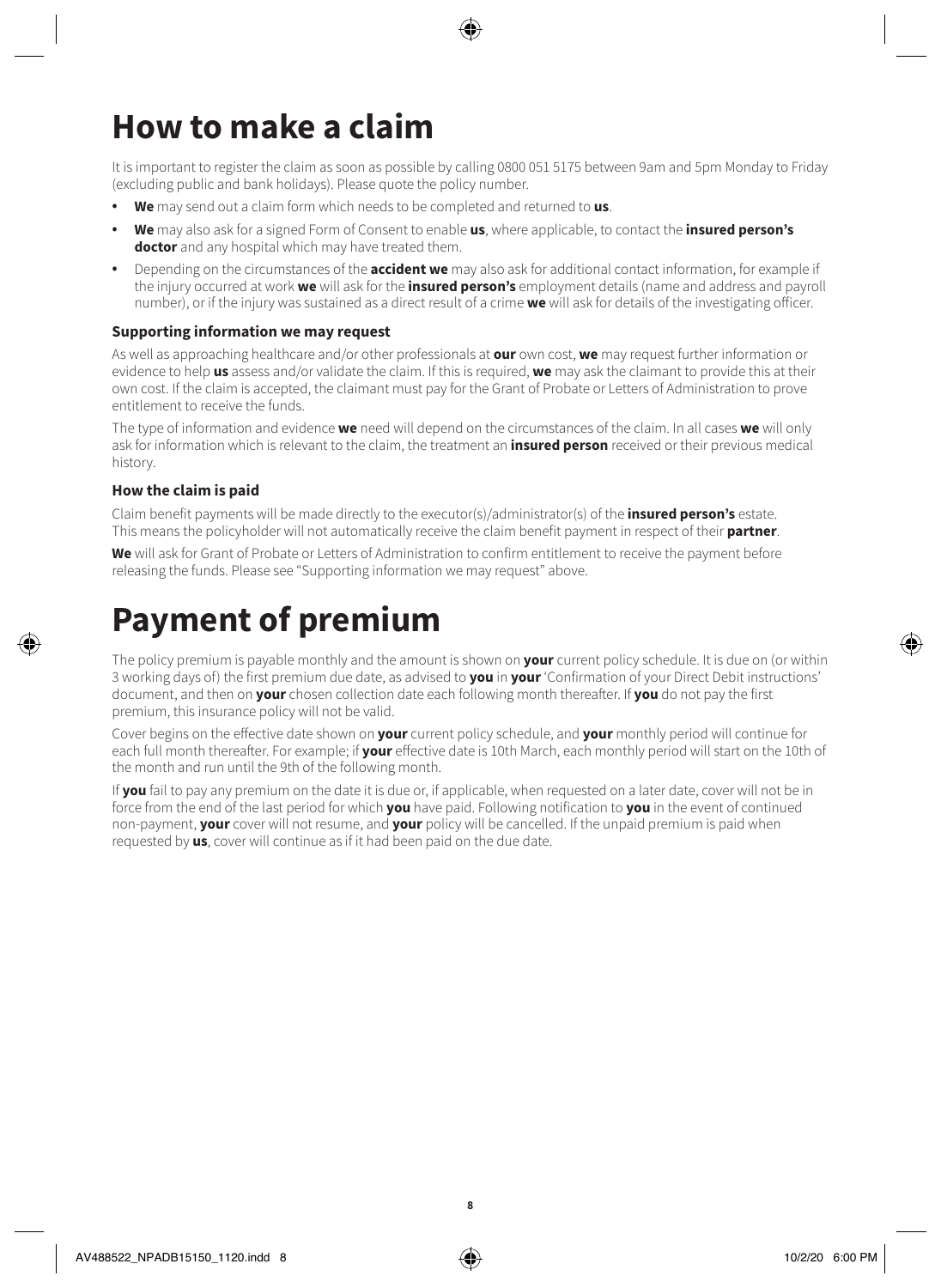### **Changes we can make to premium, cover and/or terms and conditions**

- 1. **We** can, after taking a fair and reasonable view, make changes to **your** premium, policy cover and/or terms and conditions of insurance to reflect changes in:
	- **our** expectation of the future cost of providing cover;
	- **our** expectation of the future costs of administering **your** insurance.

These changes will be notified to **you** in writing at least 45 days before they become effective. Premiums and/or policy cover may go up or down but **we** will not recoup past losses. If any change is made **we** will not make another for at least 12 months.

- 2. Additionally, **we** can, at any time and after taking a fair and reasonable view, make changes to:
	- **your** premium, cover and/or terms and conditions of insurance to reflect changes (affecting **us** or **your** insurance) in the law or regulation or the interpretation of law or regulation, or changes in taxation;
	- **your** cover and/or terms and conditions of insurance to reflect decisions or recommendations of an Ombudsman, regulator or similar person, or any code of practice, with which **we** intend to comply;
	- **your** cover and/or terms and conditions of insurance in order to rectify any mistakes that may be discovered or to make **your** insurance clearer and fairer to **you**.

These changes (together with the reasons for such changes) will be notified to **you** in writing at least 45 days in advance and there is no minimum period between changes.

Please note that **you** have the right to cancel **your** insurance at any time by contacting **us**. The 'How to get in touch' section at the beginning of this policy booklet tells **you** how.

### **When this insurance will end**

The cover provided by this insurance will end immediately in relation to all **insured persons** if any of the following happen:

- **you** reach 85 years of age;
- **your** main private residence is no longer in the **UK**; or
- **you** die.

If **your** insurance ends for any of the reasons above **you** will be entitled to a refund of any premium paid less a proportionate deduction for the time for which **you** have been covered. If any premium is due up to the date of cancellation **we** will collect this on the date outlined in **your** cancellation letter.

#### **Your right to cancel**

Following the expiry of **your** 14 day statutory cooling-off period, **you** continue to have the right to cancel **your** insurance at any time. If **you** wish to cancel please call **us** on 0800 158 3993 or write to Aviva, PO Box 3553, Norwich, NR1 3DA. **You** will receive a refund for any advance premium paid less a proportionate deduction for the time **we** have provided cover. If any premium is due up to the date of cancellation **we** will collect this on the date outlined in **your** cancellation letter.

#### **Our right to cancel**

**We** (or any agent **we** appoint and who acts with **our** specific authority) may cancel this insurance where there is a valid reason for doing so, by sending at least seven days written notice to **your** last known postal and/or e-mail address setting out the reason for cancellation.

Valid reasons include but are not limited to where:

- **our** investigations provide evidence of fraud or **you** have failed to give **us** complete and accurate information. In which case, **we** may cancel the policy immediately and backdate the cancellation to the date of the fraud or when **you** provided us with incomplete information.
- **we** have been unable to collect **your** premium, and following notification to **you**, there is continued non-payment. Please see the 'Payment of premium' section for more detail.
- **we** offer **you** an equivalent alternative product (which does not disadvantage **you**). In this event **we** will give **you** at least 45 days notice of cancellation; or
- **we** no longer provide this product and are not offering an equivalent alternative product. In this event **we** will give you at least 90 days notice.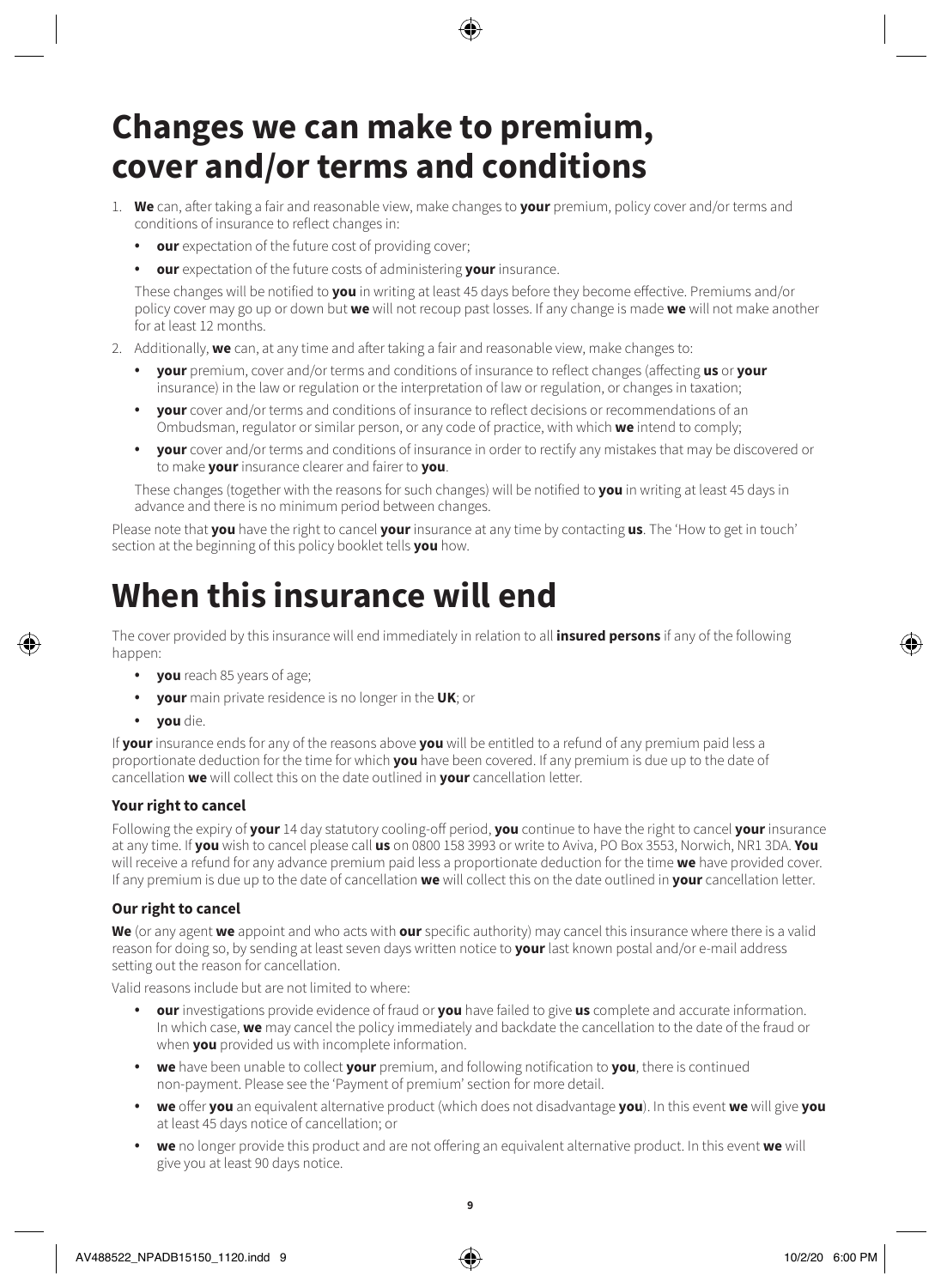If **we** cancel the insurance under this section, **you** will be entitled to a refund of the premium paid in respect of the cancelled cover, less a proportionate deduction for the time we have provided such cover, unless the reason for cancellation is fraud. If any premium is due up to the date of cancellation, **we** will collect this on the date outlined in **your** cancellation letter.

# **Complaints procedure**

#### **Our Promise of Service**

**Our** goal is to give excellent service to all **our** customers but **we** recognise that things do go wrong occasionally. **We** take all complaints **we** receive seriously and aim to resolve all **our** customers' problems promptly. To ensure that **we** provide the kind of service **you** expect **we** welcome **your** feedback. **We** will record and analyse **your** comments to make sure **we** continually improve the service **we** offer.

#### **What will happen if you complain**

- **We** will acknowledge **your** complaint promptly.
- **We** aim to resolve all complaints as quickly as possible.

Most of **our** customers' concerns can be resolved quickly but occasionally more detailed enquiries are needed. If this is likely, **we** will contact **you** with an update within 10 working days of receipt and give **you** an expected date of response.

#### **What to do if you are unhappy**

If **you** are unhappy with any aspect of the handling of **your** insurance **we** would encourage **you**, in the first instance, to seek resolution by contacting **us** as follows:

• write to Aviva, PO Box 3553, Norwich, NR1 3DA or telephone 0800 158 3993, and ask **your** contact to review the problem.

**Our** opening hours are between 9am and 5pm, Monday to Friday (excluding public and bank holidays).

If **you** are unhappy with the outcome of **your** complaint **you** may refer the matter to the Financial Ombudsman Service at:

The Financial Ombudsman Service Exchange Tower, London E14 9SR

#### **Telephone:**

0800 023 4567 (calls from UK landlines and mobiles are free ) or 0300 123 9123

Or simply log on to their website at **www.financial-ombudsman.org.uk**.

Whilst **we** are bound by the decision of the Financial Ombudsman Service, **you** are not. Following the complaints procedure does not affect **your** right to take legal action.

For products **you** bought online from **us**, **you** can also use the European Commission's Online Dispute Resolution (http://ec.europa.eu/odr) service to make a complaint. The purpose of this platform is to identify a suitable Alternative Dispute Resolution (ADR) provider and **we** expect that this will be the Financial Ombudsman Service. Please be aware that the Financial Ombudsman Service will only be able to consider **your** complaint after **we** have had the opportunity to consider and resolve it.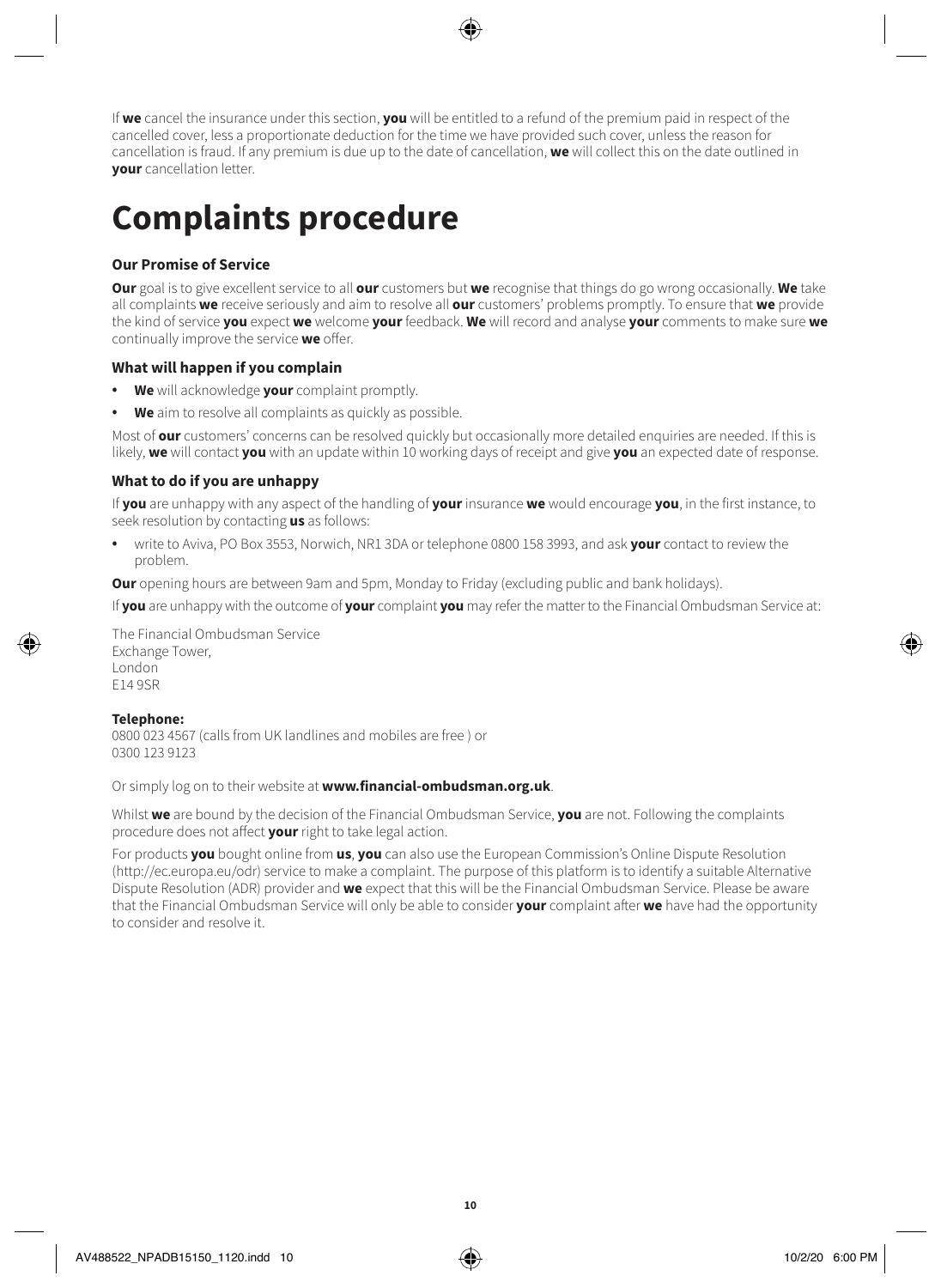# **General information**

This insurance is underwritten by Aviva Insurance Limited.

#### **Our regulatory status**

**We** are authorised by the Prudential Regulation Authority and regulated by the Financial Conduct Authority and the Prudential Regulation Authority. **We** are registered as Aviva Insurance Limited, Pitheavlis, Perth, PH2 0NH and **our** firm's reference number is 202153.

**You** may check this information and obtain further information about how the Financial Conduct Authority protects **you** by visiting their website www.fca.org.uk.

#### **Use of language**

Unless otherwise agreed, the contractual terms and conditions and other information relating to this contract will be in English.

#### **Choice of law**

The law of England and Wales will apply to this contract unless:

- 1. **you** and **we** agree otherwise; or
- 2. at the effective date of the contract **you** are a resident of Scotland or Northern Ireland, in which case (in the absence of agreement to the contrary) the law of that country will apply.

## **Data Protection – Privacy Notice**

#### **Personal Information**

**We** collect and use personal information about **you** so that **we** can provide **you** with a policy that suits **your** insurance needs. This notice explains the most important aspects of how **we** use **your** information but **you** can get more information about the terms **we** use and view **our** full privacy policy at www.aviva.co.uk/privacypolicy or request a copy by writing to **us** at Aviva, Freepost, Mailing Exclusion Team, Unit 5, Wanlip Road Ind Est, Syston, Leicester LE7 1PD.

The data controller responsible for this personal information is Aviva Insurance Limited as the insurer of the product. Additional controllers include Aviva UK Digital Limited, who are responsible for the sale and distribution of the product, and any applicable insurers, reinsurers or brokers **we** use.

#### **Personal information we collect and how we use it**

**We** will use personal information collected from **you** and obtained from other sources:

- to provide **you** with insurance: **we** need this to decide if **we** can offer insurance to **you** and if so on what terms and also to administer **your** policy and handle any claims,
- to support legitimate interests that **we** have as a business. **We** need this to:
	- manage arrangements **we** have with **our** insurers, reinsurers and brokers **we** use, and for the detection and prevention of fraud,
	- help **us** better understand **our** customers and improve **our** customer engagement. This includes profiling and customer analytics which allows **us** to make certain predictions and assumptions about **your** interests, make correlations about **our** customers to improve **our** products and to suggest other products which may be relevant or of interest to customers, which includes marketing products and services to **you**,
- to meet any applicable legal or regulatory obligations: **we** need this to meet compliance requirements with **our** regulators (e.g. Financial Conduct Authority), to comply with law enforcement and to manage legal claims, and
- to carry out other activities that are in the public interest: for example **we** may need to use personal information to carry out anti-money laundering checks.

**We** may also use personal information about other people, for example family members **you** wish to insure on a policy. **If you are providing information about another person we expect you to ensure that they know you are doing so. You might find it helpful to show them this privacy notice**.

The personal information **we** collect and use will include name, address, date of birth and financial information. If a claim is made **we** will also collect personal information about the claim from **you** and any relevant third parties. **We** may also need to ask for details relating to the health or any unspent offences or criminal convictions of **you** or somebody else covered under **your** policy. **We** recognise that information about health and offences or criminal convictions is particularly sensitive information. **We**'ll ensure that **we** only use that information where **we** need to for **our** insurance purposes (including assessing the terms of **your** insurance contract, dealing with changes to **your** policy and/or dealing with claims).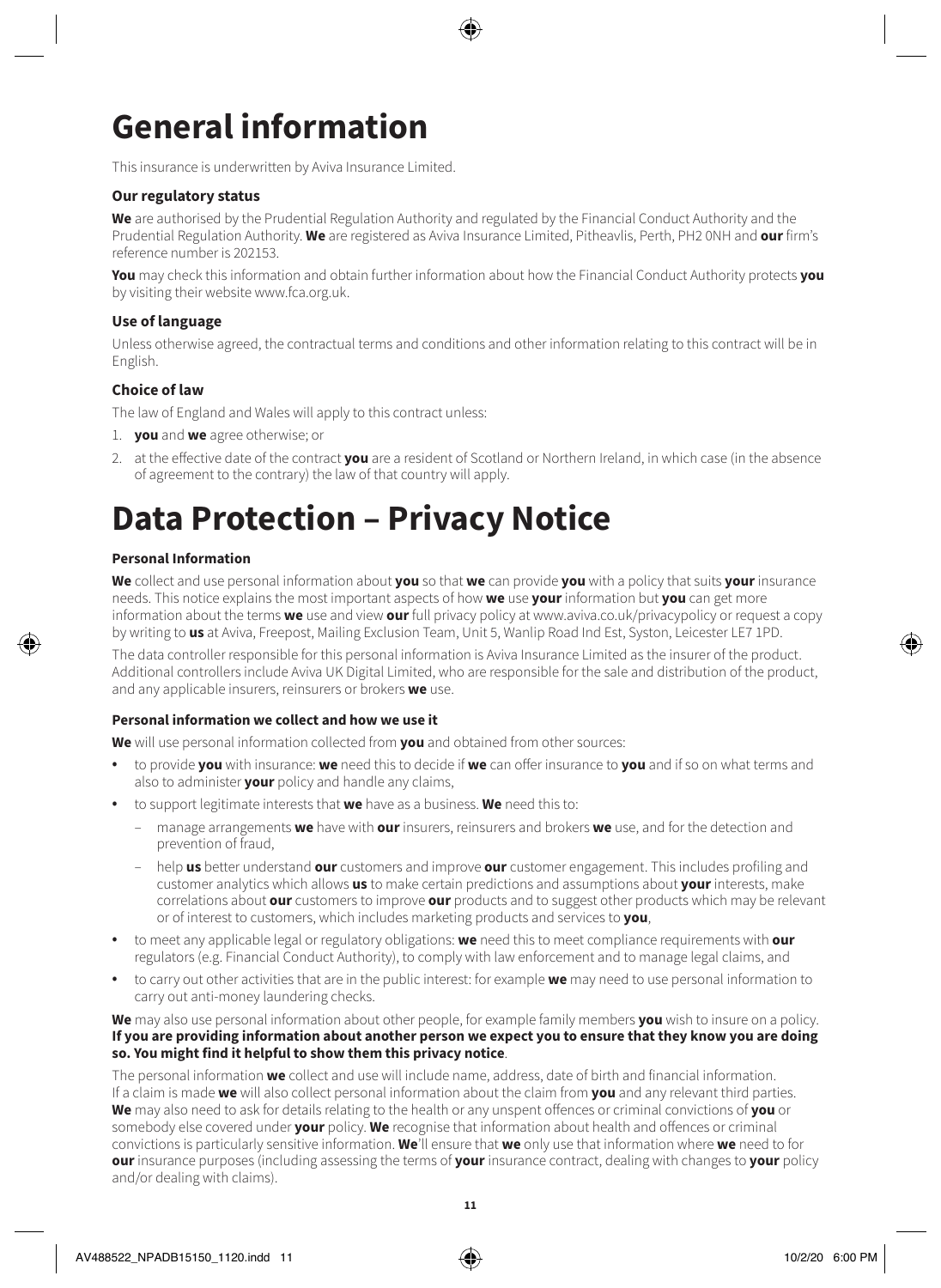There may be times when **we** need consent to use personal information for a specific reason. If this happens **we** will make this clear to **you** at the time. If **you** give **us** consent to using personal information, **you** are free to withdraw this at any time by contacting **us** – refer to the "Contacting us" details below. Please note that if consent to use this information is withdrawn **we** will not be able to continue to process the information **you** gave **us** for this/these purpose(s). This would not affect **our** use of the information where consent is not required.

Of course, **you** don't have to provide **us** with any personal information, but if **you** don't provide the information **we** need **we** may not be able to proceed with **your** application or any claim **you** make.

Some of the information **we** use as part of this application may be provided to **us** by a third party. This may include information already held about **you** within the Aviva group, including details from previous quotes and claims, information **we** obtain from publicly available records, **our** trusted third parties and from industry databases, including fraud prevention agencies and databases.

#### **Credit Reference Agency Searches**

To ensure **we** have the necessary facts to assess **your** insurance risk, verify **your** identity, help prevent fraud and provide **you** with **our** best premium and payment options, **we** may need to obtain information relating to **you** when **you** take out **your** policy and in certain circumstances where policy amendments are requested. **We** or **our** agents may undertake checks against publicly available information (such as electoral roll, county court judgments, bankruptcy orders or repossession(s)). Similar checks may be made when assessing claims. The identity of **our** Credit Reference Agency and the ways in which they use and share personal information, are explained in more detail at www.transunion.co.uk/crain.

#### **Automated decision making**

**We** carry out automated decision making to decide whether **we** can provide insurance to **you** and on what terms. In particular, **we** use an automated underwriting engine to process the personal information **you** provide as part of this application process. This will include **your** age and the level of cover **you** choose. **We** do this to calculate the insurance risk and how much the cover will cost **you**. Without this information **we** are unable to provide a price that is relevant to **your** individual circumstances and needs. **We** regularly check the way our underwriting engine works to ensure **we** are being fair to **our** customers. After the automatic decision has been made, **you** have the right to speak to someone from Aviva who may review the decision and provide a more detailed explanation. If **you** wish to invoke this right please contact **us** at dataprt@aviva.com or call **us** on 0800 051 8998.

#### **On-line information**

When **you** visit one of **our** websites, **we** may record information about **your** computer or mobile device, including hardware and software used, general location, when and how **you** interact with **our** websites. This information is used to note **your** interest in **our** websites, improve customer journeys, determine pricing and/or offer **you** available discounts.

#### **How we share your personal information with others**

**We** may share **your** personal information:

- with the Aviva group, **our** agents and third parties who provide services to **us**, and other insurers (either directly or via those acting for the insurer such as loss adjusters or investigators) to help **us** administer **our** products and services,
- with regulatory bodies and law enforcement bodies, including the police, e.g. if **we** are required to do so to comply with a relevant legal or regulatory obligation,
- with other organisations including insurers, public bodies and the police (either directly or using shared databases) for fraud prevention and detection purposes,
- with reinsurers who provide reinsurance services to Aviva and for each other in respect of risks underwritten by Aviva, with insurers who cover Aviva under its group insurance policies and with **our** brokers who arrange and manage such reinsurance and insurance arrangements. They will use **your** data to decide whether to provide reinsurance and insurance cover, arrange and manage such cover, assess and deal with reinsurance and insurance claims under such cover and to meet legal obligations. They will keep **your** data for the period necessary for these purposes and may need to disclose it to other companies within their group, their agents and third party service providers, law enforcement and regulatory bodies.

Some of the organisations **we** share information with may be located outside of the European Economic Area ("EEA"). **We'll** always take steps to ensure that any transfer of information outside of Europe is carefully managed to protect **your** privacy rights. For more information on this please see **our** Privacy Policy or contact **us**.

#### **Marketing**

**We** also use personal information **we** hold about **you** across the Aviva Group to help **us** identify and tailor products and services that may be of interest to **you**. **We** will only communicate with **you** in accordance with any marketing preferences **you** have provided to **us**. **We** will continue to do this after **your** policy has ended.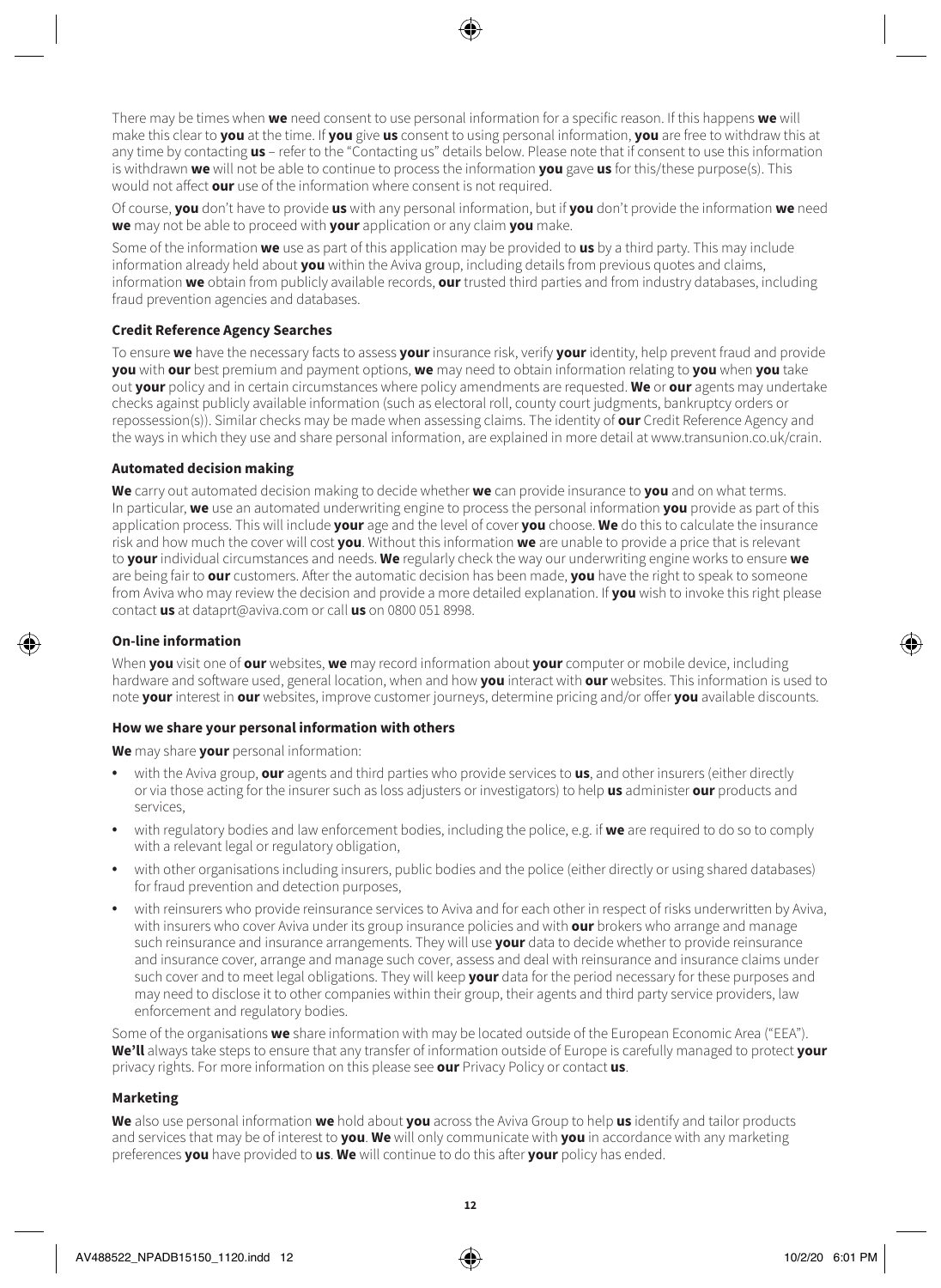If **you** wish to amend **your** marketing preferences, change how **you** would like **us** to communicate with **you** or tell **us** to stop marketing to **you**, **you** can do so in the following ways:

- Update in MyAviva
- Contact **us** by:
	- phone: 01603 622200 or +44 1603 604999 (from abroad)
	- email: helpdesk@aviva.co.uk
	- Post: Aviva, Freepost, Mailing Exclusion Team, Unit 5, Wanlip Road Ind Est, Syston, Leicester, LE7 1PD

#### **How long we keep your personal information for**

**We** maintain a retention policy to ensure **we** only keep personal information for as long as **we** reasonably need it for the purposes explained in this notice. **We** need to keep information for the period necessary to administer **your** insurance and deal with claims and queries on **your** policy. **We** may also need to keep information after **our** relationship with **you** has ended, for example to ensure **we** have an accurate record in the event of any complaints or challenges, carry out relevant fraud checks, or where **we** are required to do so for legal, regulatory or tax purposes. **We** will also use this information for marketing purposes.

#### **Your rights**

**You** have various rights in relation to **your** personal information, including the right to request access to **your** personal information, correct any mistakes on **our** records, erase or restrict records where they are no longer required, object to use of personal information based on legitimate business interests including profiling and marketing, ask not to be subject to automated decision making if the decision produces legal or other significant effects on **you**, and data portability. For more details in relation to **your** rights, including how to exercise them, please see **our** full privacy policy or contact **us** – refer to the "Contacting us" details below.

#### **Contacting us**

If **you** have any questions about how **we** use personal information, or if **you** want to exercise **your** rights stated above, please contact **our** Data Protection team by either emailing them at dataprt@aviva.com or writing to the Data Protection Officer, Level 5, Pitheavlis, Perth PH2 0NH.

If **you** have a complaint or concern about how **we** use **your** personal information, please contact **us** in the first instance and **we** will attempt to resolve the issue as soon as possible. **You** also have the right to lodge a complaint with the Information Commissioners Office at any time.

### **Fraud prevention and detection**

In order to prevent and detect fraud **we** may at any time:

- share information about **you** with other organisations and public bodies including the police;
- undertake credit searches and additional fraud searches;
- check and/or file **your** details with fraud prevention agencies and databases, and if **you** give us false or inaccurate information and **we** suspect fraud, **we** will record this.

**We** can on request supply further details of the databases **we** access or contribute to.

### **Financial Services Compensation Scheme**

Depending on the circumstances of **your** claim **you** may be entitled to compensation from the Financial Services Compensation Scheme (FSCS) if **we** cannot meet **our** obligations. See www.fscs.org.uk for more details.

### **Customers with disabilities**

**This policy and other associated documentation is also available in large print, audio and Braille. If you require any of these formats please contact us on 0800 158 3993 between 9am and 5pm Monday to Friday (excluding public and bank holidays)**

**or write to:**

**Aviva PO Box 3553 Norwich NR1 3DA**